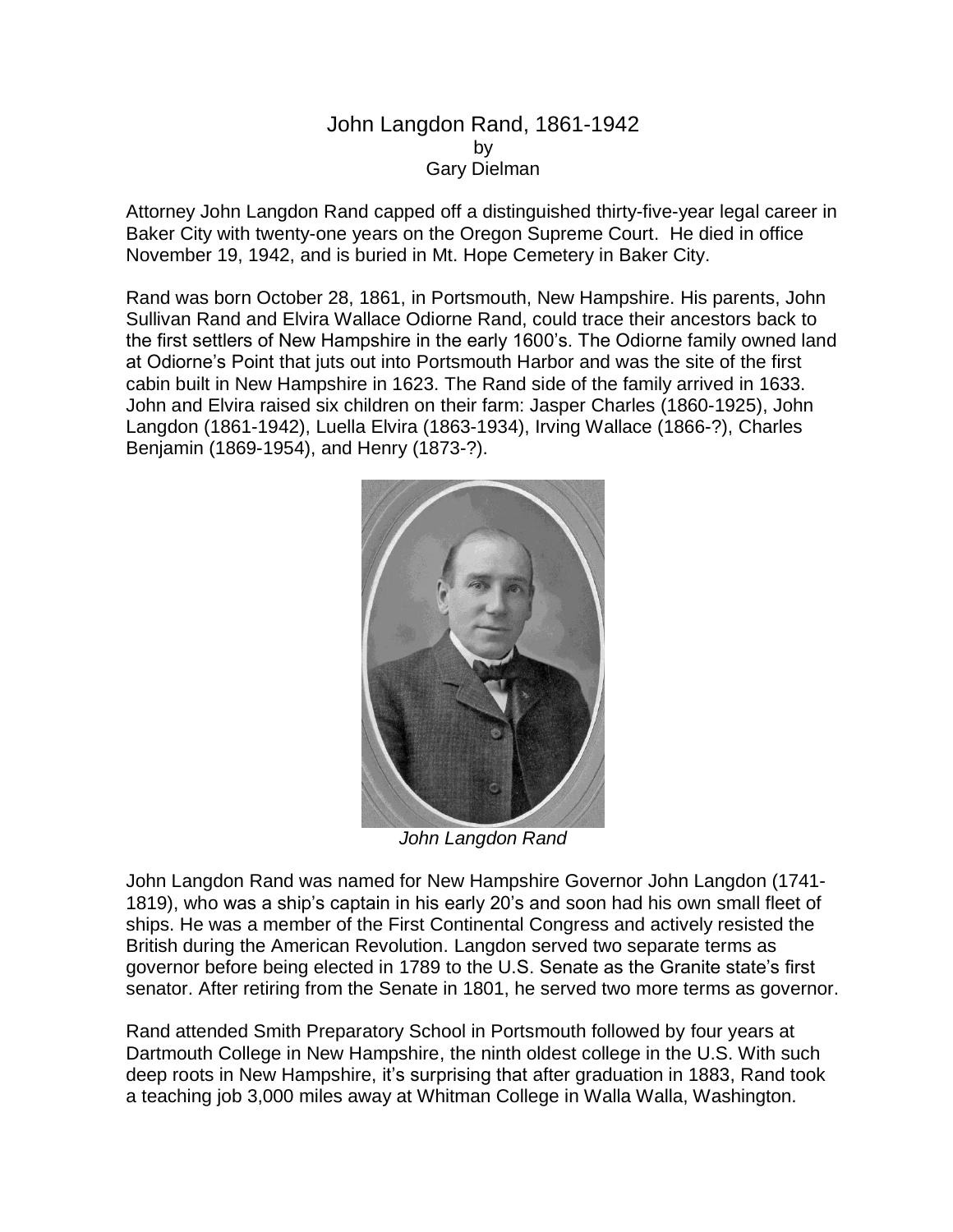During his two years at Whitman College, Rand read law under attorney Nathan T. Caton, who was a former '49er gold miner, postmaster in Salem, Oregon, Marion County, Oregon, clerk, and three-term Washington State legislator. Rand was admitted to the Washington bar in 1885.



*Edith Rand and son Irving*

Following admission to the Oregon bar 1886, Rand promptly moved to Baker City, at that time the biggest city in the Inland Empire, where he set up a law practice and soon earned a reputation as one of the best attorneys in Eastern Oregon.

In 1888, Rand successfully ran for the office of district attorney of the  $6<sup>th</sup>$  Judicial District, which encompassed Baker, Grant, Union, Wallowa, and Umatilla counties, replacing his future brother-in-law by marriage, attorney Charles F. Hyde (1858-1926). Thus began a period of inter-family musical chairs between Rand and Hyde.



*Edith Ganzaga Packwood Rand*

Hyde was the son of Henry Hyde and Susan Kimzey Hyde of Prairie City. Baker City had two Hyde attorneys to choose from. Hyde's elder brother, T. Calvin Hyde (1847- 1896), was an attorney in Baker City from 1869 until his death in 1896. He lived with his wife, Mary, and several children in a large, two-story house on the southwest corner of First and Broadway, location of the former Pioneer Federal Saving & Loan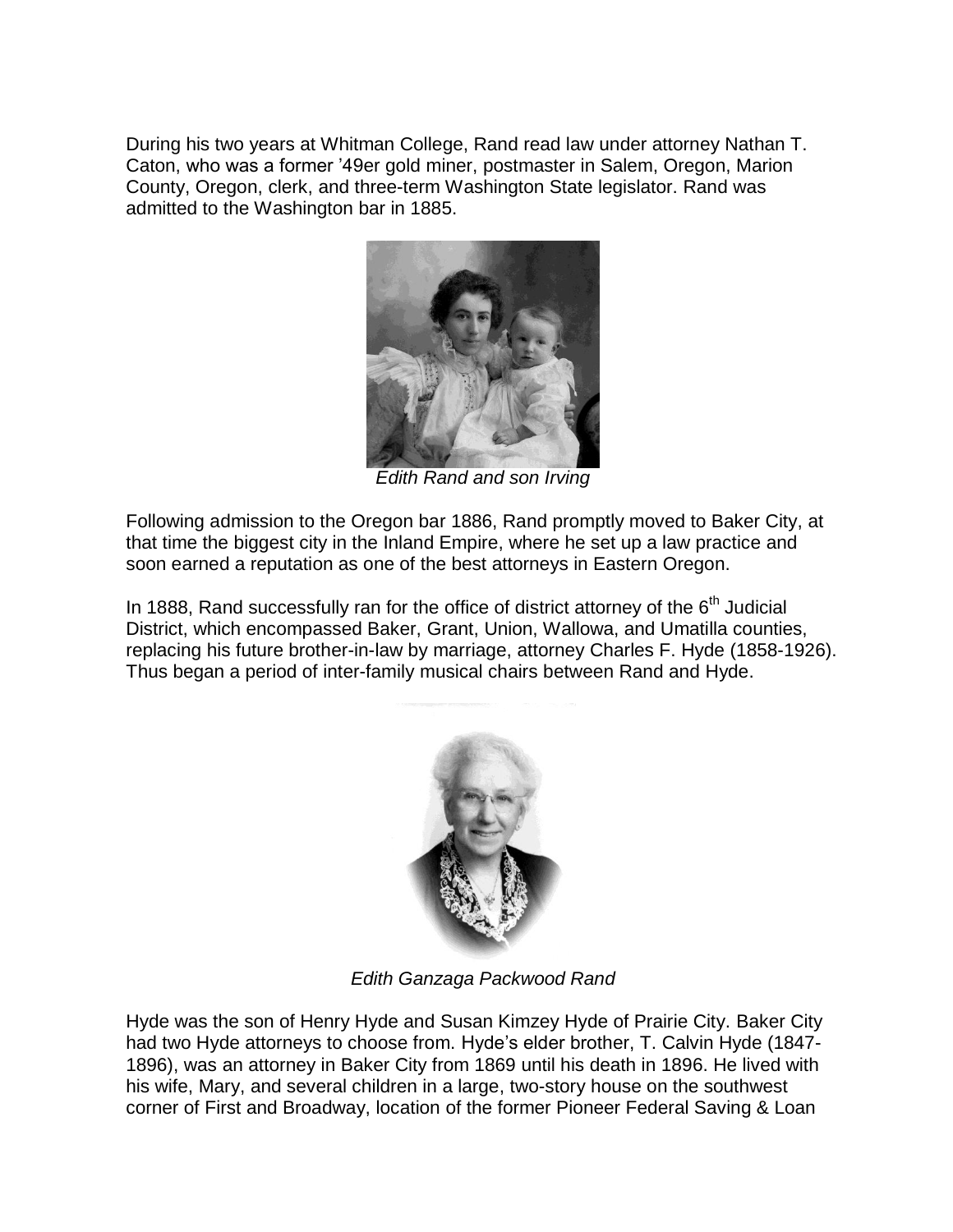building. Their son George Hyde had an undertaking business on Broadway across the alley west of his parents' house.

On July 23, 1895, during his second two-year term as district attorney, Rand married Edith Ganzaga Packwood (1871-1954), daughter of William H. Packwood (1832-1917) and Johanna O'Brien Packwood (1842-1926). Rand could not have married anyone with deeper roots in Baker County than Edith Packwood. Not only was she born in Baker City soon after its settlement, but in the summer of 1862 her parents were among the first residents of the infant mining camp Auburn, Baker County's first town and county seat. William established the town's first general store and was the county's first school superintendent. And Johanna was the county's first teacher. William and Johanna married that fall. Their first child, Mary (1863-1908), was one of the first white children born in Baker County.

Johanna, who was born in Ireland, came west from Iowa with her pregnant sister, Ellen, and Ellen's husband, Dan McLaughlin. William, before coming to Baker County, had already made his mark in Oregon history while living in southwestern Oregon. He was a delegate to the Constitutional Convention of 1857 that drafted and adopted Oregon's first constitution. Shortly before William died in 1917, he was honored on the floor of the Oregon legislature as the sole surviving signer of the Constitution of 1857.



*John and Edith Rand house at NW corner of Main and A streets is no longer there.*

Charles F. Hyde was married to Mary Packwood, sister of Rand's wife, Edith. In the early 1900's, the Rand and Hyde families lived on opposite ends of the same block at 2603 and 2615 Main Street. Neither house exists today.

Rand and Hyde swapped elective office again in 1890, when Hyde replaced Rand as district attorney. Then in November 1892, the *Weekly Bedrock Democrat* reported that, "Mayor C. A. Johns and District Attorney Charles F. Hyde are dissolving their partnership. Hyde is of the opinion that his DA job conflicts at times with the business of the firm. In the firm's place, Johns has formed a partnership with John Rand." The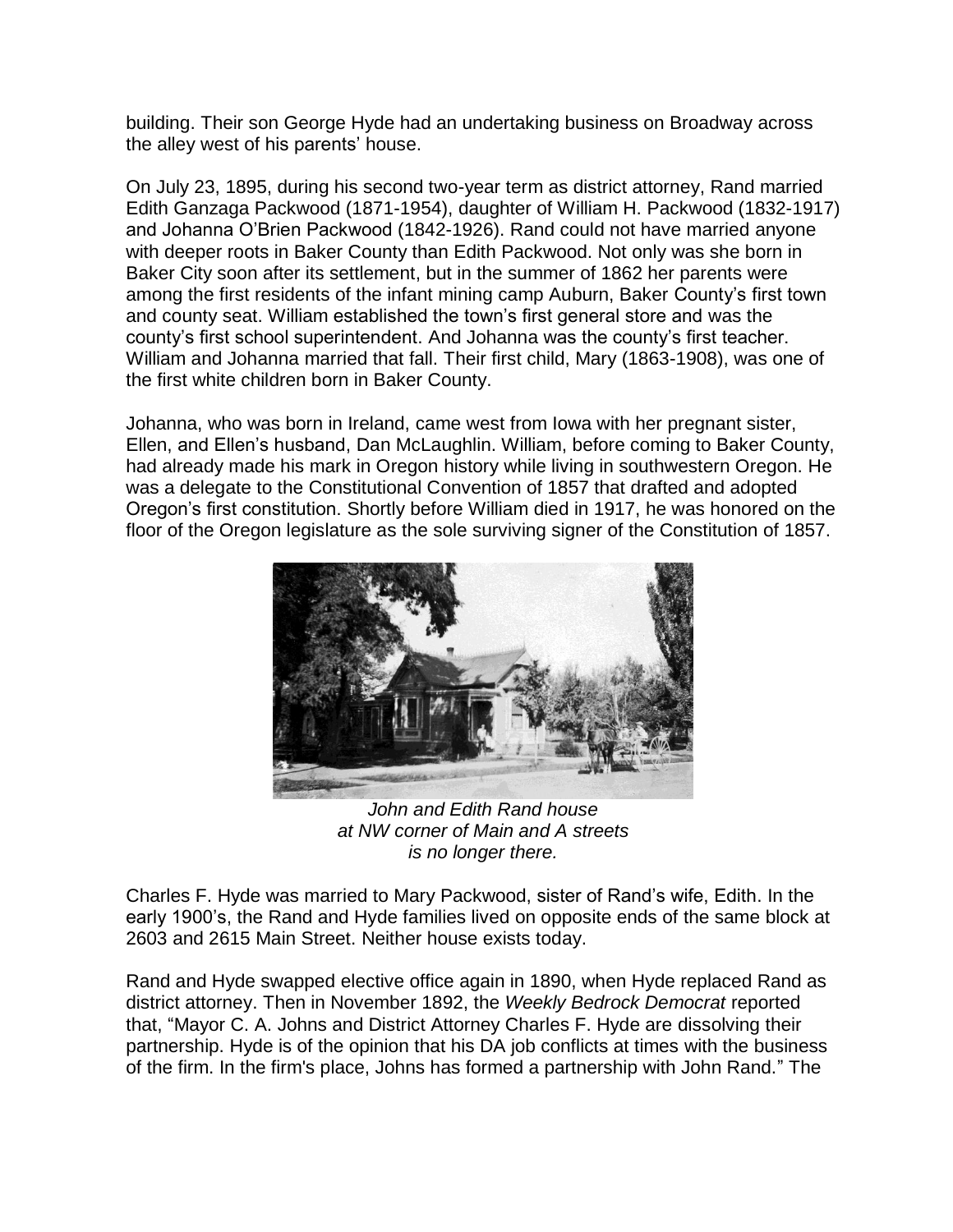new partnership of Johns and Rand lasted no longer than a few years. The 1900 Baker City Directory shows Rand and Johns working in separate offices.



*John and Edith Rand built the Rand Building in 1906 on the NW corner of 1st and Washington streets.*

In 1894, Rand again replaced Hyde as district attorney. At the end of that two-year term, Rand retired from elective office and devoted himself full time to his private law practice. His reputation as a lawyer continued to grow, as did his standing as a leader in the Republican Party in Eastern Oregon. Years later, Rand was one of four delegates Oregon sent to the Republican National Convention of 1920.



*The Rand Building burned in 1985. Today the corner is the site of the Banner Bank parking lot.*

Encouraged to run for election again in 1902, Rand won a four-year term in the Oregon State Senate representing Baker, Harney, and Malheur counties. A major achievement during his time in the Senate was sponsorship and successful passage of a bill in 1905, which split Baker County from the 6th Judicial District and placed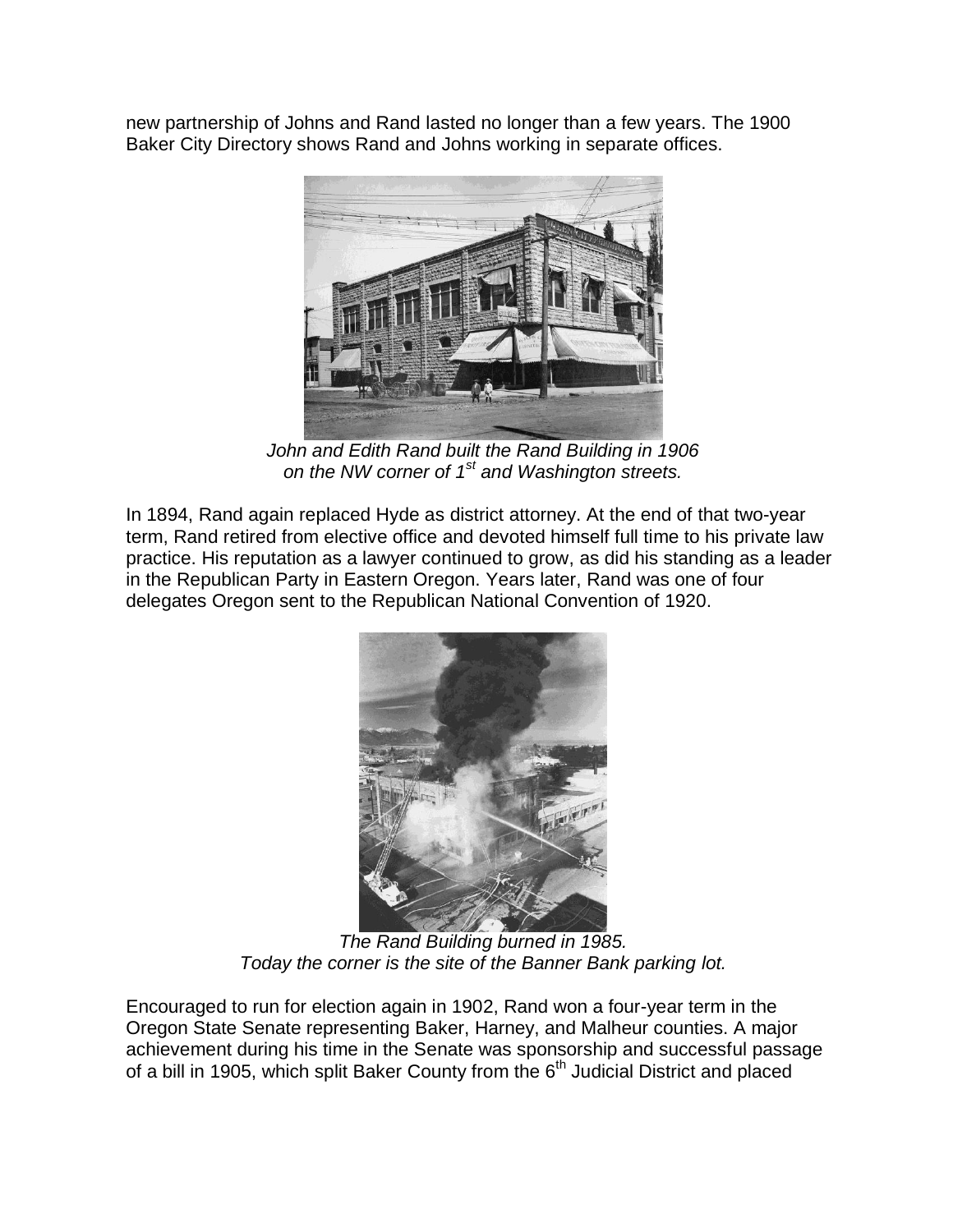Baker County in the 8<sup>th</sup> Judicial District, thus giving Baker County its own circuit court judge and district attorney.



*Irving Rand, son of John and Edith Rand.*

At the end of his four-year term in the Oregon Senate, Rand did not run for a second term. In the 1906 primary elections, Baker City politicians had big ambitions. Rand and Baker City attorney William J. Lachner—later that year appointed Baker City Postmaster—ran for the Republican nomination for Representative of the  $2^{nd}$ Congressional District. His former law partner, Mayor Charles A. Johns, and Baker County Sheriff Harvey K. Brown both ran for the Republican nomination for Governor of Oregon. None of the Baker County aspirants were successful.



*Helen Biggs Rand, wife of Irving Rand*

Besides working in his law practice, Rand dabbled in mining, as did many professional men in those days. Rand was partners with his father-in-law, William Packwood, and miner Richard Eakman in mining in the Clarks Creek area. And Rand, Baker City attorney William F. Butcher, and others owned a gypsum mine on Snake River several miles below Huntington. Hyde was partners with Jeff Packwood, brother of Mary and Edith, in some Goose Creek copper claims.

In the spring of 1907, Rand returned to New Hampshire to visit his parents.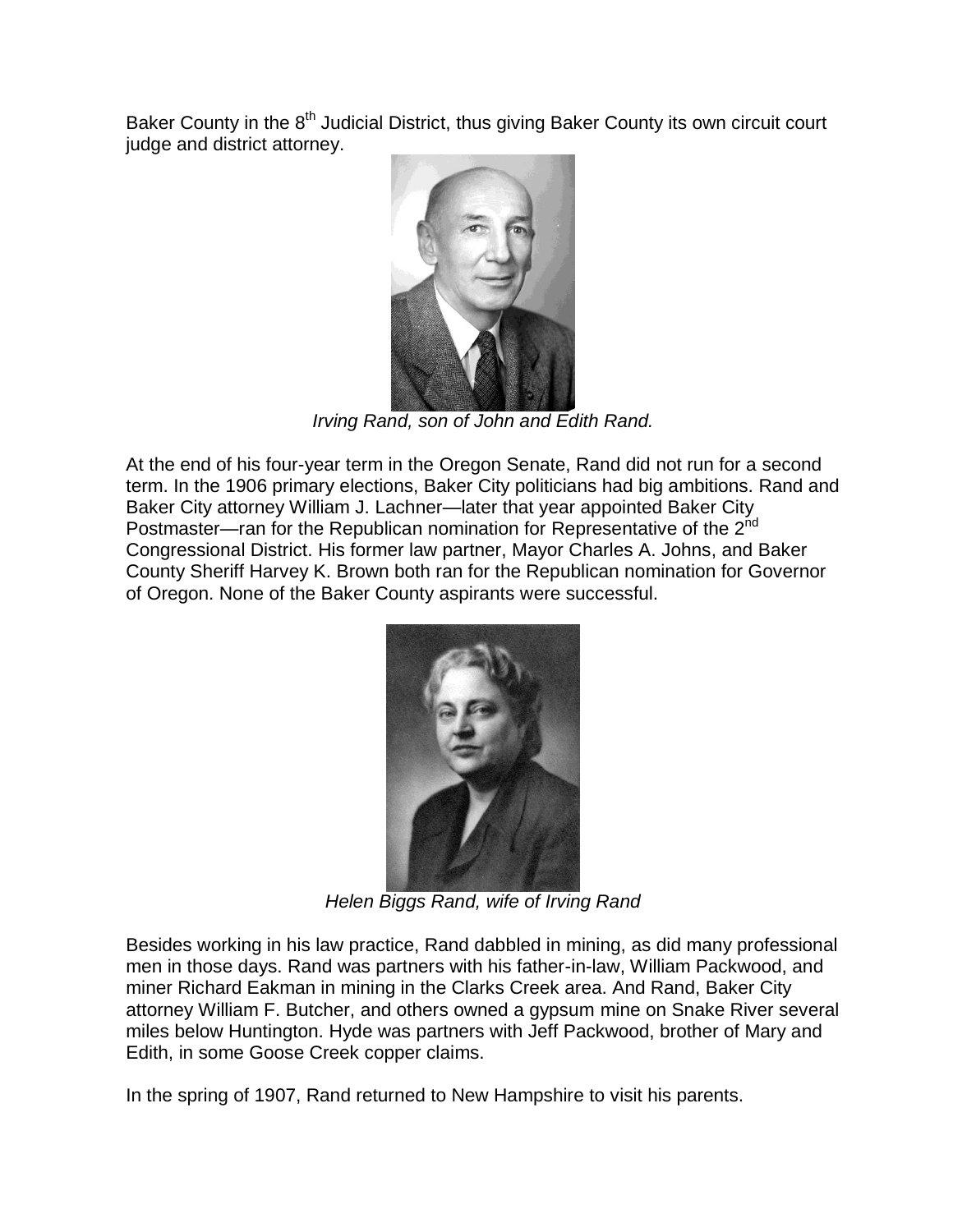Rand did not run for elective office again for sixteen years. On October 18, 1921, Oregon Governor Ben W. Olcott appointed Rand to the Oregon Supreme Court to replace Justice Henry L. Benson, who had recently died in office. Subsequently Rand ran successfully for six-year terms in 1922, 1928, 1934, and 1940. During his years on the Supreme Court bench, Rand served as Chief Justice three times (1927-1929; 1933-1935; and 1939-1941). Rand died in office November 19, 1942.



*John and Edith Rand house in Salem.*

John and Edith had two children. Irving Rand (1896-1978), named for his father's brother, followed in his father's footsteps and became a lawyer. John Langdon Rand Jr.(1901-1962), who was called Langdon, studied and practiced photography in Detroit, Michigan, eventually returning to Baker City, where he conducted a photography studio in the Rand Building, which he managed for his parents. (The Rand Building, which was constructed by Langdon's parents in 1906, burned to the ground in 1985.) Langdon married Leona Reinhardt (1905-1965) of Detroit. Their children are John Langdon Rand III (b. 1927) of Los Alamos, New Mexico, and Catherine Rand Mack (b. 1929) of La Grande, Oregon.

Irving, like his father, also married into a pioneer family. His wife, the former Helen Biggs of Burns, was the granddaughter of famous photographer and 1862 pioneer of Canyon City, Oregon, George Irving Hazeltine. And her great uncle was George's equally famous brother and Baker City photographer, Martin M. Hazeltine.